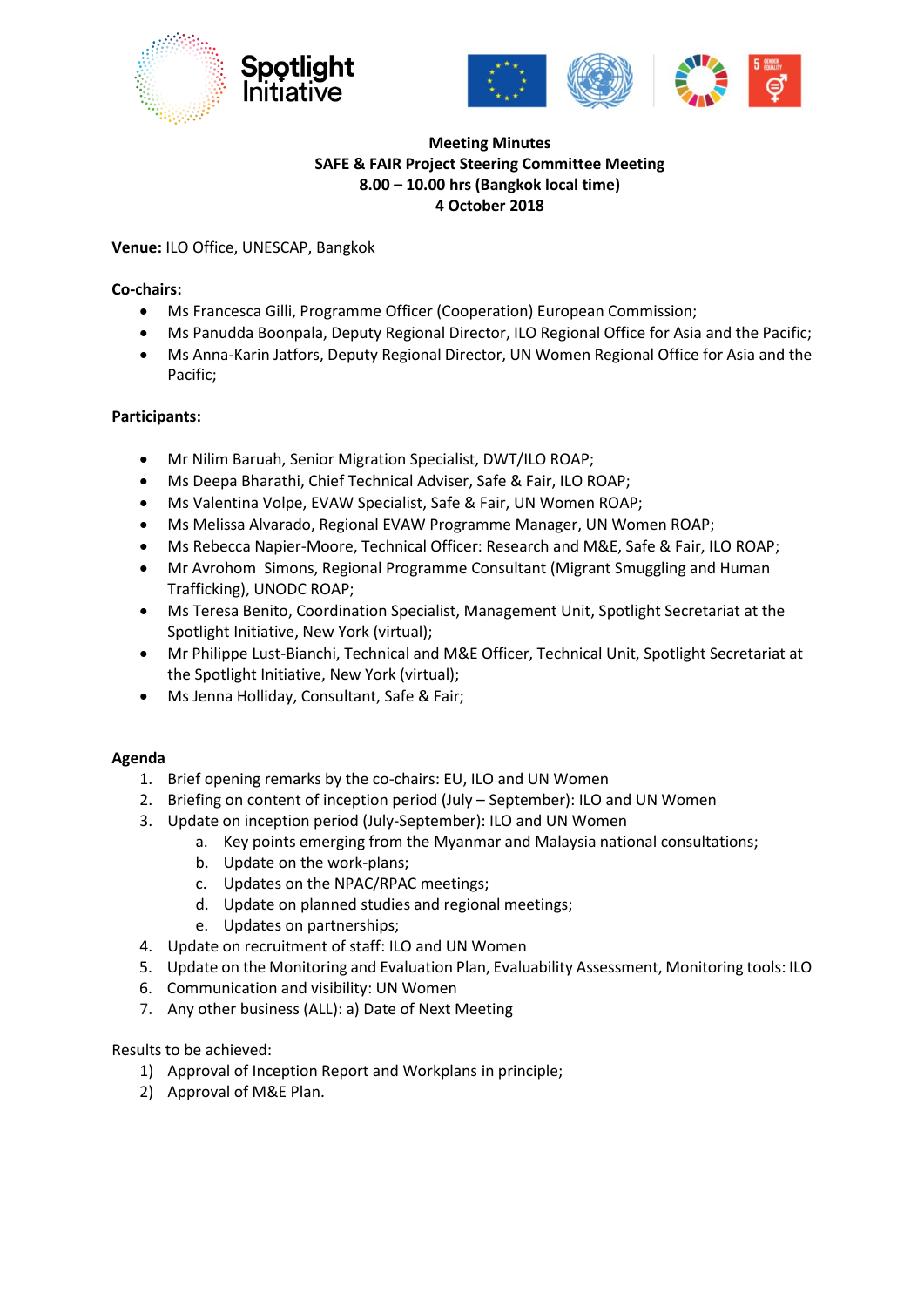



i. Panudda Boonpala welcomed all to the third Project Steering Committee (PSC) and invited participants to introduce themselves.

#### **1. Brief opening remarks by the co-chairs**

- i. Panudda Boonpala highlighted that this is the first PSC with Deepa Bharathi, the new Chief Technical Adviser, Valentina Volpe, the EVAW Specialist in UN Women and Rebecca Napier-Moore, the Technical officer responsible for monitoring and evaluation. She identified that the third PSC was being held at a critical time, with the commencement of the new core team, and the move from inception to implementation stage. She confirmed that the consultative dialogues had been good, leading to workplans and National Programme Advisory Committees (NPAC) in some countries. The Regional Programme Advisory Committee (RPAC) is due for 5 October and the programme is moving forward into full implementation. There are a number of research studies underway. The programme has also started building partnerships including having signed a contract with International Domestic Worker Federation (IDWF) who will play a big role in organising domestic workers. She set out that in addition to a note on the previous three months, the PSC would also share plans for M&E and communications.
- ii. Anna-Karin Jatfors echoed that it was exciting to have the new team present and be at the first PSC in the implementation phase. The last PSC illustrated a lot of passion coming from the partners for this programme. Feedback from dialogue partners has been that this programme has already presented a unique space for partners from trafficking, migration and violence against women (VAW) to sit together and exchange on the issue of violence against women migrant workers. It is clear how important it is for the programme to work at the local level and with the grassroots. So much of the work with VAW and women migrant workers (WMW) comes from organisations who have little funding and little voice and this programme needs to recognise and support that.
- iii. Francesca Gilli confirmed that this is an important programme and there is a lot of passion surrounding it. She highlighted that the third objective of the programme is very important – one of the most important outcomes from the programme will be showing the situation of WMW. It is extremely important that this programme puts WMW under the spotlight to be able to provide them what they need to achieve their rights. This programme is ambitious and the inception phase was busy with many activities. So much was done without a core programme team and now that the team has joined, there will be so much more that can happen. She mentioned that there was a lot of interest in this programme.
- iv. Philippe Lust-Bianchi also echoed that there was a lot of interest from the SG's office and others at the high level in the programme. Whilst Spotlight has programmes in Latin America and Africa, the first results will come from Asia. Spotlight is already learning so much from this programme and are keen to continue to learn from the structures being put in place. He also wanted to flag the importance of the work already undertaken by the programme – the dialogues have been very important in bringing together different stakeholders and this has really provided the grounding for the programme and demonstrated a good practice. He expressed hope that the programme would continue to build on the diverse participation. He also highlighted the central principal of Spotlight was to "leave no one behind" – something the EU , office of the SG and everyone involved have insisted on and it is exciting to hear that this is central to even the first intervention. He confirmed that the Spotlight secretariat is at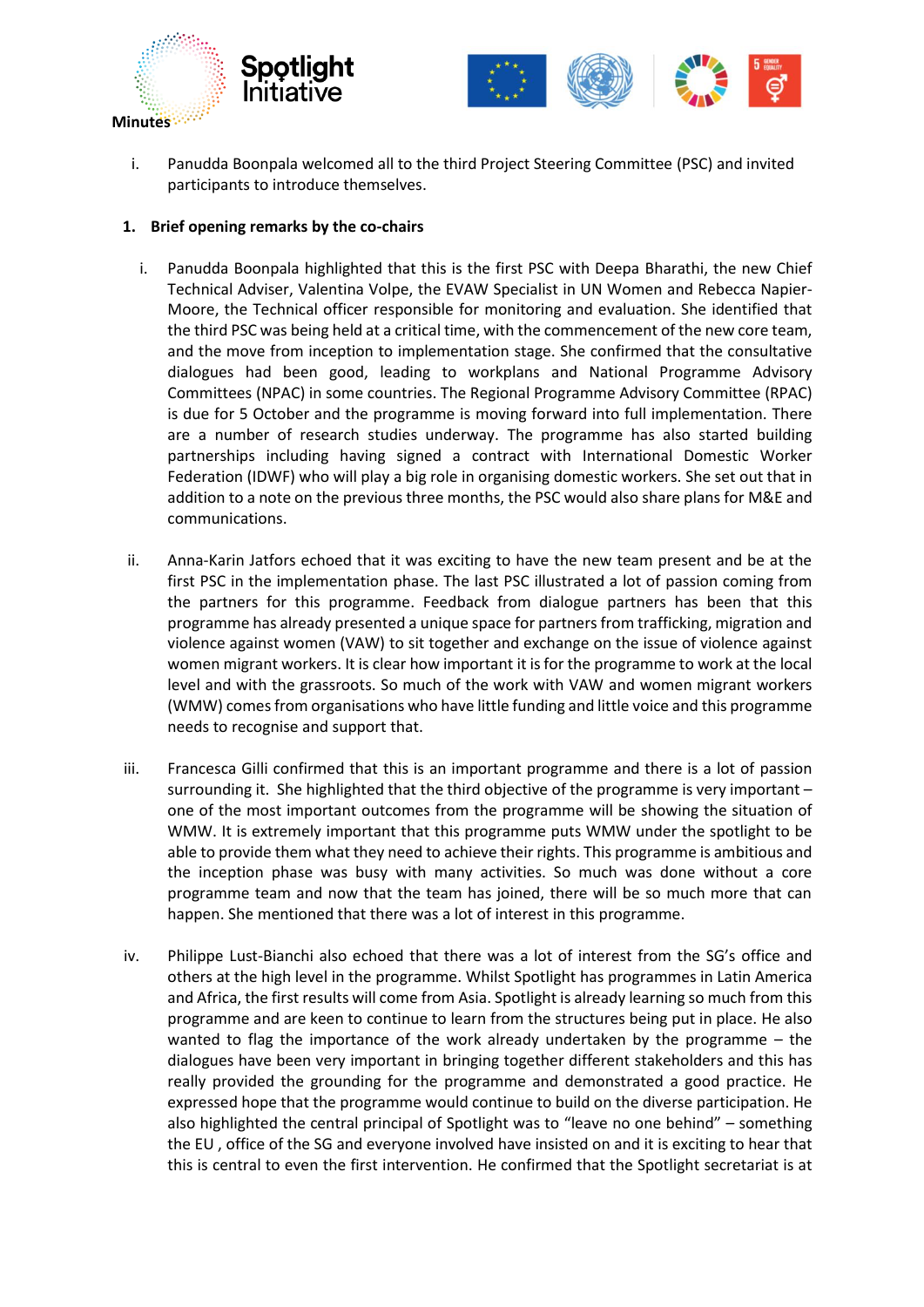



the service of the programme and they are excited to continue to work together and learn from the programme.

# **2. Update on inception period (July-September)**

i. Deepa Bharathi presented the update on the inception period, highlighting that the Inception Report and Annexes (sent on 1 October 2018 to EU and Spotlight Secretariat), provide much of the details behind this presentation.

#### **a. Key points emerging from the Myanmar and Malaysia national consultations**

- i. Deepa Bharathi presented the key issues for interventions from Malaysia and Myanmar consultative dialogues (as set out in the box below).
	- Revise the Overseas Employment Law to respond to women, including right to information; Revise the Employment Act, ensuring workers in women-dominant sectors have full rights protection
	- Capacity of actors on interaction between gender, VAW and migration increase understanding on impacts;
	- Strengthen organisations and institutions to integrate prevention and response to VAW in migration;
	- Build capacity on service environment;
	- Build capacity on data collection and analysis for gender responsive and evidencebased policy.
	- Build labour inspectorate capacity to work in hard to reach places of employment. Include trade unions in inspection, including in monitoring domestic workers' conditions. Work together with CSOs to resolve issues.
	- Strengthen capacity of Migrant Resource Centres to address prevention and response to VAW and trafficking – guidance and referral mechanisms; Continue and enhance outreach strategies such as migrant community organizations, mobile outreach, and government cooperation with trade unions, CSOs and CBOs
	- Strengthen complaint mechanisms that are able to respond to the full spectrum of complaints that women migrant workers may have;
	- Standard Operating Procedure on response to VAW that occurs overseas (including rapid response protocol) focused on ensuring women access appropriate services as soon as they need them;
	- Police, medical and other frontline providers require VAW sensitivity training and provision of same gender officers
	- Community-based interventions: build capacity of groups to understand and use materials; participatory methods to ensure that interventions use language/methods of delivery that increase engagement; developing language to communicate law and rights;
	- Peer-to-Peer: survivor gathering; connecting networks with related groups;
	- ICT: viber, facebook, wechat; address issue of language; capacity building of township organisations to create ICT content with participation of community; strengthen the available platforms
	- Identify success stories to disseminate  $-$  identifying factors that made the story successful – from different sectors; show variety of work; variety of identities;
	- Illustrate contributions women make; and how human rights are key to ensuring benefits for women and more broadly;
	- Study on motivations of parties who breach recruitment laws

ii. What also came out was need for awareness raising and need to convert awareness raising to behavioural change, recognising that raising awareness does not change behaviour automatically.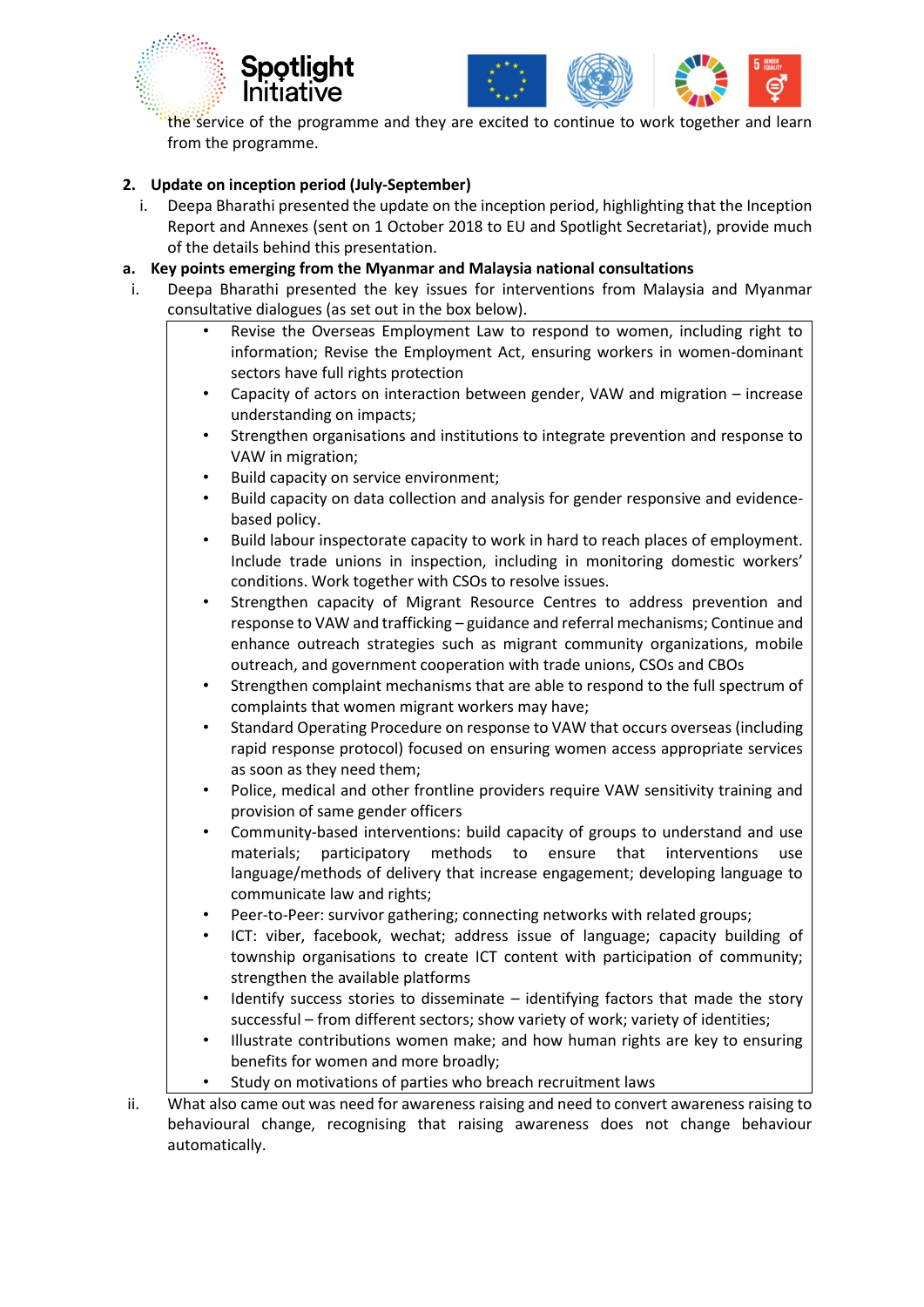





iii. In the two countries, national dialogues have been attended by CSOs/INGOs, trade unions, employers and government officials, as per table below. The balance between government and non-government organisations has been ensured by the Safe & Fair team. These figures do not include UN representatives (which include Resident Coordinator's office, IOM, UNFPA apart from ILO and UN Women).

| Country  | Government (%) | <b>TUs/Employers</b><br>(%) | CSOs/INGOs (%) |
|----------|----------------|-----------------------------|----------------|
| Myanmar  | 56             |                             | 39             |
| Malaysia | 55             | 17                          | 28             |

iv. Melissa Alvarado highlighted the importance of further reflections on the use of ICT – one of the outcomes of the dialogues was the extensive use of Facebook and other social media channels for reporting violence – indicating there are really no other safe methods for reporting.

Deepa Bharathi confirmed that SAF programme had reached out to Singapore and Brunei to discuss the preparation of national consultations. A meeting with the Singapore Ministry of Manpower was planned for later in the day  $(4^{th}$  October). It is expected to have the two remaining consultations in the last quarter of the year.

## **b. Update on the work-plans**

i. Deepa Bharathi highlighted that the latest consolidated workplan was attached to the Final Inception Report. She urged the participants to note that the workplans were dynamic in nature in some of the countries where the project had not been approved (Viet Nam) or NPACs had not taken place. The NPACs had provided inputs and validation in Lao PDR, Indonesia and Thailand. In Thailand, a further dialogue has been requested for the year two (2019) plan. The workplans which emerge from the national consultative dialogues and work of ILO and UN Women in the area, have also been reviewed by technical specialists and programme colleagues in ILO and UN Women to ensure that they meet national and regional priorities, the initiatives are symbiotic with other ongoing work.

## **c. Update on the NPAC/RPAC meetings**

- i. Deepa Bharathi shared that NPACs had been held in Indonesia, Thailand and Lao PDR. The NPAC in the Philippines is arranged for 23 October. The NPAC in Cambodia has been delayed due to the elections and, therefore, inability of the government to confirm the specifics of their role within the TOR. In Myanmar and Malaysia there have been requests to have joint NPACs – with other migration projects of ILO.
- ii. Nilim Baruah advised that the NPAC in Malaysia (originally established with the ILO's TRIANGLE programme) has strong national leadership and is established, it took time, and the government would prefer one unified programme PAC. It was felt that it was better to use this institutionalised mechanism rather than try to establish a separate NPAC. This would benefit coordination between and among the projects as well.
- iii. Francesca shared that it is a good suggestion to have joint NPAC mechanisms as above to ensure a coordinated approach and to leverage on the contacts and expertise of other UN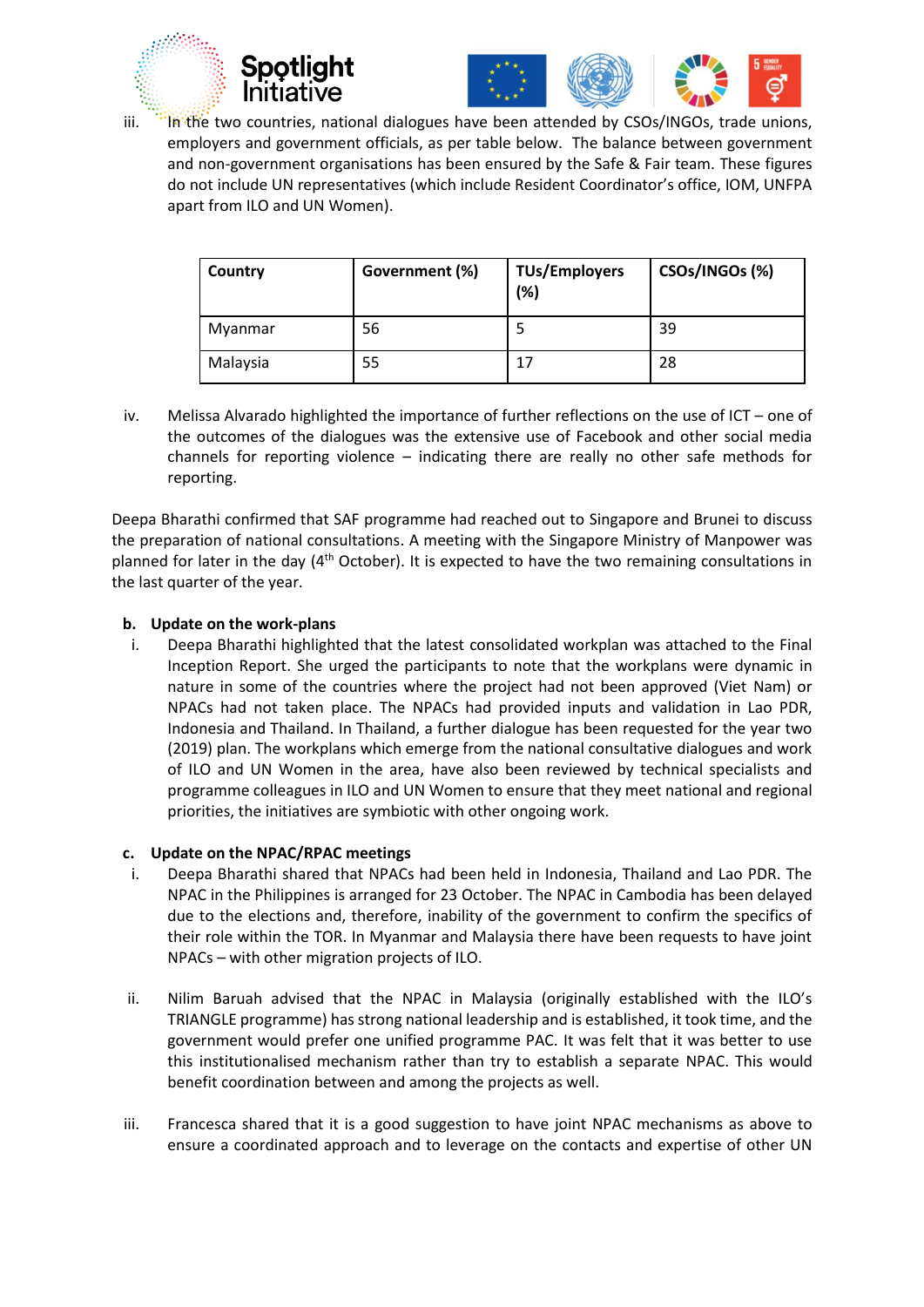



agencies (e.g. in Malaysia the UN offices are smaller and it would help to build on previous experiences and to favour linking and learning).

- iv. In relation to other elements of programme oversight, this is the third PSC meeting and the first RPAC meeting will be held in Bangkok on  $5<sup>th</sup>$  October 2018. Deepa shared that all the key ASEAN institutions who have been invited are attending – if not the chair of ASEAN institutions, then their representatives.
- v. Regarding the NPAC in Viet Nam, the programme will go through a government approval; there is need to wait for the process of the relevant departments to be completed and for them to submit the workplan to the National Committee.

#### **d. Update on planned studies and regional meetings**

- i. Deepa Bharathi shared that the programme had already started work to undertake the scoping studies on EVAW to inform gaps in evidence, legislation, policy and practice related to violence against migrant women. Upcoming research will also include:
	- a. Mapping of existing migrant women's networks and women's networks more broadly – UN Women has undertaken a preliminary mapping of stakeholders which will be further developed by the scoping study research team.
	- b. Study on Knowledge Attitudes and Perceptions Study- Starting soon this will add to research undertaken previously in 2011 –which will enable tracking a trend on how perceptions are changing.
- ii. There is also a draft report on engaging with ICT which was developed as an internal paper to provide recommendations on issues the programme should be cognisant of before embarking on ICT work. This is timely as this year the focus of the ASEAN Forum on Migrant Labour will also focus on ICT and digitalisation  $-$  the programme is excited to be an active part of the conversation on engaging with ICT and will also shortly be undertaking a scoping study which will increase available understanding of how women migrants engage with ICT.
- iii. On 11/12 October, the programme will host a regional meeting, "Regional Planning Meeting for Promoting ASEAN Women Migrant Workers' Rights through Organizing" with the intention of learning from regional and global partners on how to increase women migrant workers' organizing and networking.
- iv. There will also be a regional meeting on 27/28 November on Changing Attitudes and Behaviour towards Women Migrant Workers in ASEAN– this will be hosted in parallel to the study and will help to identify the research needs but also campaigning needs and what initiatives can be taken forward to address behaviour.
- v. On 29/30 November there will be a Regional Team Meeting, to welcome new staff and build the technical capacity of the team who will be coming from different technical sectors.
- vi. The team is in the process of finalising plans around the 16 Days of Activism to End VAW, which runs from 25 November-10 December – this may be connected with the Changing Attitudes and Behaviours Meeting. The programme also plans to engage with International Migrants Day on 18 December.
- vii. In relation to the strategic approach to coordination across the objectives, a draft of report on this issue is included with the Inception Report. This is a live document which will also be developed further, when information and data is available from the scoping studies.
- viii. Regarding the inception report, Deepa Bharathi confirmed that the Interim Inception Report was submitted on 31 July 2018. The feedback received was to include more details in the final report. The Final Inception Report was submitted on 1 October 2018 (as 30<sup>th</sup> September was a weekend) incorporating this feedback.
- ix. Anna-Karin Jatfors recognised the robust design and evidence stage of this programme, with a strong focus on learning, sharing and documenting. On the other side, she shared how the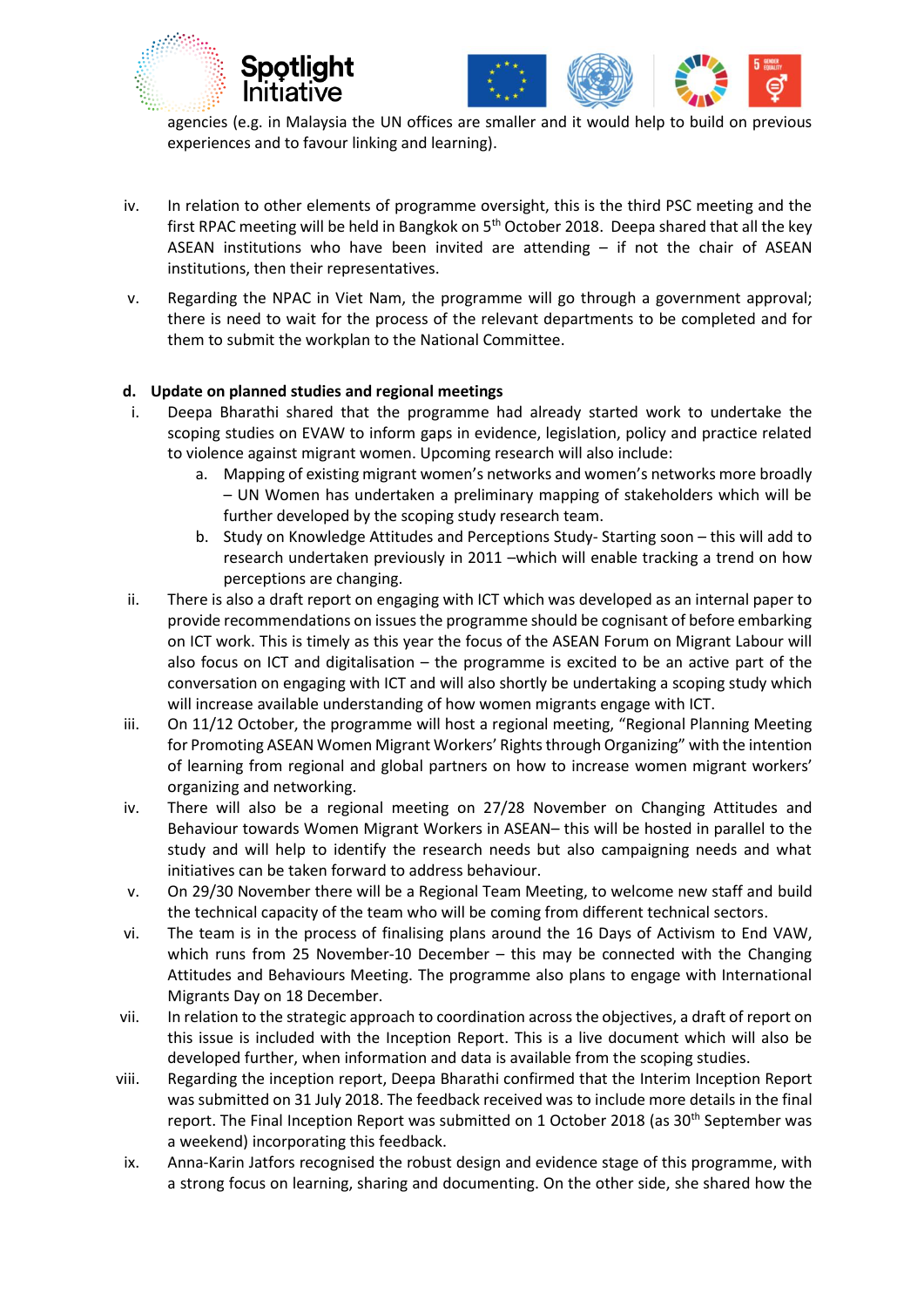



programme will look at new and innovative ways to convert evidence into campaigning and advocacy.

- x. Francesca Gilli advised that there is a strong interest not just from the EU departments on gender and migration, but also on the side of the anti- trafficking coordinator of the EU. Focal points in Eu delegations for SAF are always asking for updates on the programme which is why, there had been the request to extract information from the annexes and include more details in the Final Inception Report to make it more comprehensive. Another point noted was how important it is that national ILO and UN Women offices connect with the EU at the local level. Heads of EU Delegations will be the champions of the programme. Teams should get their attention and commitment and should make sure the programme ensures the appropriate communication and visibility. This includes engaging with the national level gender focal points. It is also important to include the UN Resident Coordinators. Coordination with other programmes is also important. EU also has a programme with UNICEF for children on the move (Malaysia and Thailand) and programmes need to ensure there is an effective referral system so that the services respond to the different programme beneficiaries. She also mentioned the importance of Facebook and social network – suggesting that the programme could reach out to the Facebook or Bill Gates Foundations and look at whether it could engage in a broader issue of use of social media. Possibly Spotlight could take up the suggestion to engage in social media for protecting migrant workers or women more broadly and colleagues in NY could reach out to these foundations.
- xi. Philippe Lust-Bianchi confirmed that the point was well taken and he would take up with the communications colleague the suggestion of looking at a more broad and fundamental engagement with social media. He confirmed that the presentation was very interesting and he can see many synergies with the programmes in Africa and Latin America.
- xii. Panudda Boonpala recognised the importance of synergies with other programmes, adding when the programme talks to partners at the regional level, it is important to demonstrate coordination. At the country level, this is important in relation to the UNDAF process and it would be good to ensure that the programme is able to show where the programme contributes to UNDAF.
- xiii. Nilim Baruah highlighted that in the case of Malaysia, the new government has provided the possibility to incorporate new inputs, including from UNCT. The issue of undocumented women migrant workers was highlighted, together with the opportunity to advocate for an effective regularisation program. This is a huge issue and the government is looking at introducing new policies. As for domestic workers, they are not even given one day off in the law, and there is opportunity to advocate for better laws for domestic workers. Lastly for the SDG indicators, some of these indicators are regressing from tier one to tier two because of lack of data collection. There is a need to put more focus on SDG 5, 8 and 10 to ensure that these indicators do not regress.
- xiv. Abe Simons advised that a potential area of synergy on social media is that UNODC is working on a series of social media training in relation to prevention of trafficking in the region – and working with Facebook on this initiative.
- xv. Deepa Bharathi shared that in the Myanmar and Malaysia dialogues, in the Lao and Indonesia PACs, the EU delegations had been very active. Where EU Ambassadors could not be present, the team had courtesy meetings with them. The programme will continue to work to ensure that coordination with UNRC, UNCT and EU delegations is ensured.
- xvi. Deepa also highlighted that in July she spoke to Apple, who have a significant CSR element. She would follow up with this, but wanted to note it in relation to the reference to Bill Gates Foundation.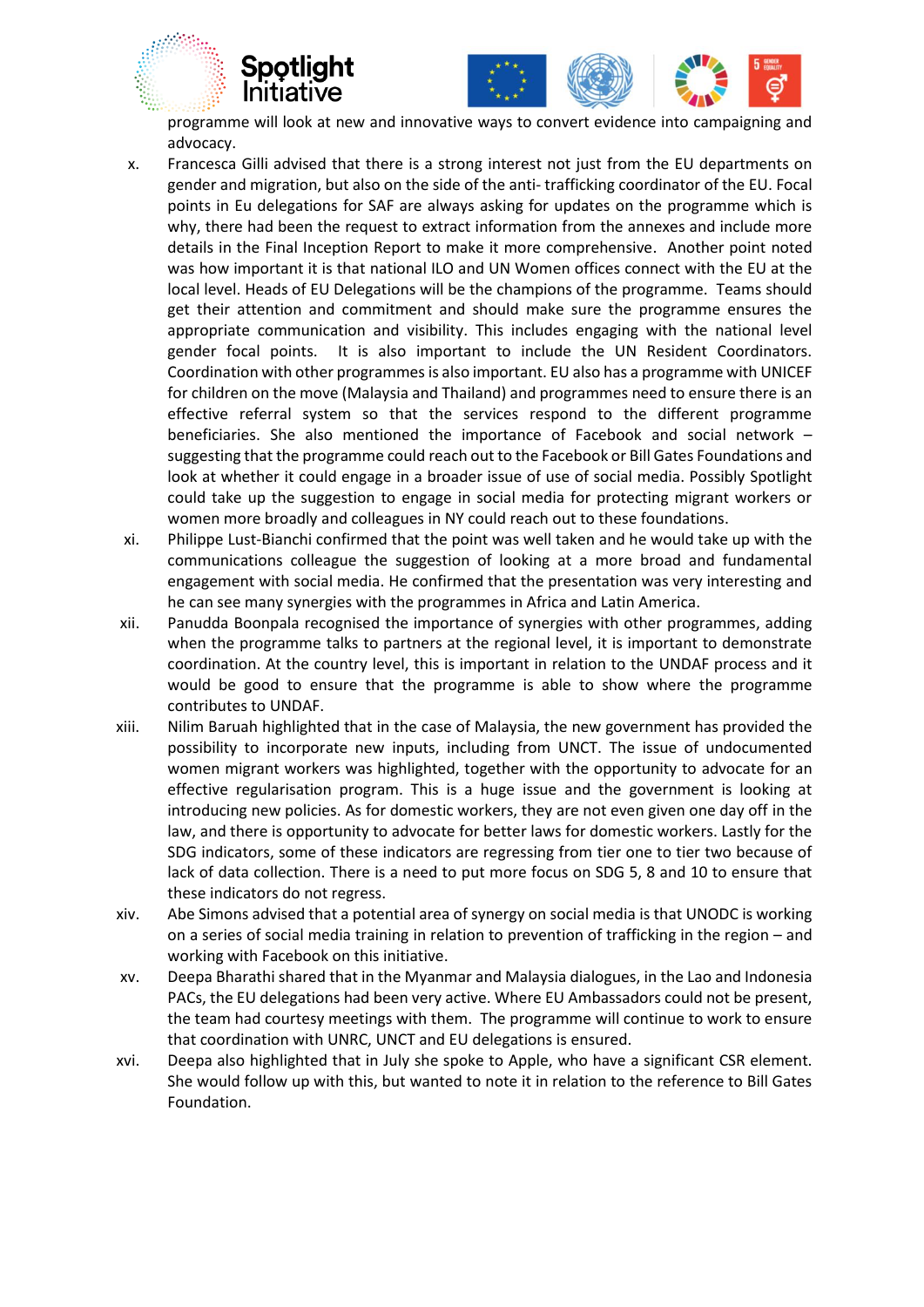





 Anna-Karin Jatfors asked that, following this substantive section of the meeting, the PSC considers the workplans approved in principle. **The PSC confirmed that the workplans can be considered approved in principle subject to further revisions based on feedback at national level.** 

#### **e. Update on partnerships**

i. Deepa Bharathi briefly provided an update on partnerships, highlighting that the programme clearly demonstrates a strong partnership within the UN Family, between the ILO, UN Women and UNODC. The UN Women and UNODC partnership has recently been formalised in a partnership agreement. The programme has also established partnerships with new service providing firms; and will be strengthening partnership with ASEAN institutions in the RPAC being held the next day.

#### **f. Update on recruitment of staff**

- i. Deepa Bharathi provided an update on recruitment, confirming that nine staff have joined the programme at the regional and national levels; seven more will join by November and the remaining three by December.
- ii. Melissa Alvarado highlighted that following lengthy discussions with Spotlight and UN Women HQ on shifting some staff at the national level to different contract modalities to ensure that they were able to provide the technical level required, this had been approved.
- iii. Deepa Bharathi confirmed that the programme had successfully completed the recruitment of a Communications Officer for the regional team.
- iv. Francesca Gilli asked if there was still an unfilled vacancy, for a Communications Specialist at the Spotlight Secretariat
- v. Philippe Lust-Bianchi shared that the Spotlight Communications Specialist had started one and a half months ago and requested that the team connect the programme's Communications Officer with the Spotlight Specialist as soon as the officer starts.

#### **g. Update on Monitoring and Evaluation Plan, Evaluability assessment, Monitoring tools**

- i. Rebecca Napier-Moore shared that the Policy and Legislation Baseline draft is now available. It speaks loudly to the fact that a significant amount of work is needed on legislation on migration and VAW. The gaps that the baseline shows in extant law validates the programme's foci.
- ii. "Regarding the baseline methodology this has now been agreed. The programme will draw on ILO TRIANGLE baseline survey data for Greater Mekong Sub region countries available, and will be supplementing with new survey data to entirely cover Safe and Fair's geographical scope, as well as baseline data from all ASEAN countries on indicators not requiring a household survey."
- iii. Nilim Baruah took the opportunity to clarify that TRIANGLE is a regional ILO labour migration governance programme. TRIANGLE undertook a joint baseline survey with the IOM Promise programme in 2016.
- iv. Rebecca Napier-Moore confirmed that the TRIANGLE baseline is very robust. However, the SAF programme's scope goes beyond TRIANGLE programmes' so additional data is needed. This baseline speaks to the difficulties in collecting data on migrants' working conditions. The methodology used is a survey in countries of origin, is to reach migrants on return to home countries. This gives researchers the chance to ask about the entire migration cycle.
- v. The programme is also contracting Monash University on the EVAW related baseline and scoping study. Monash has a strong EVAW team.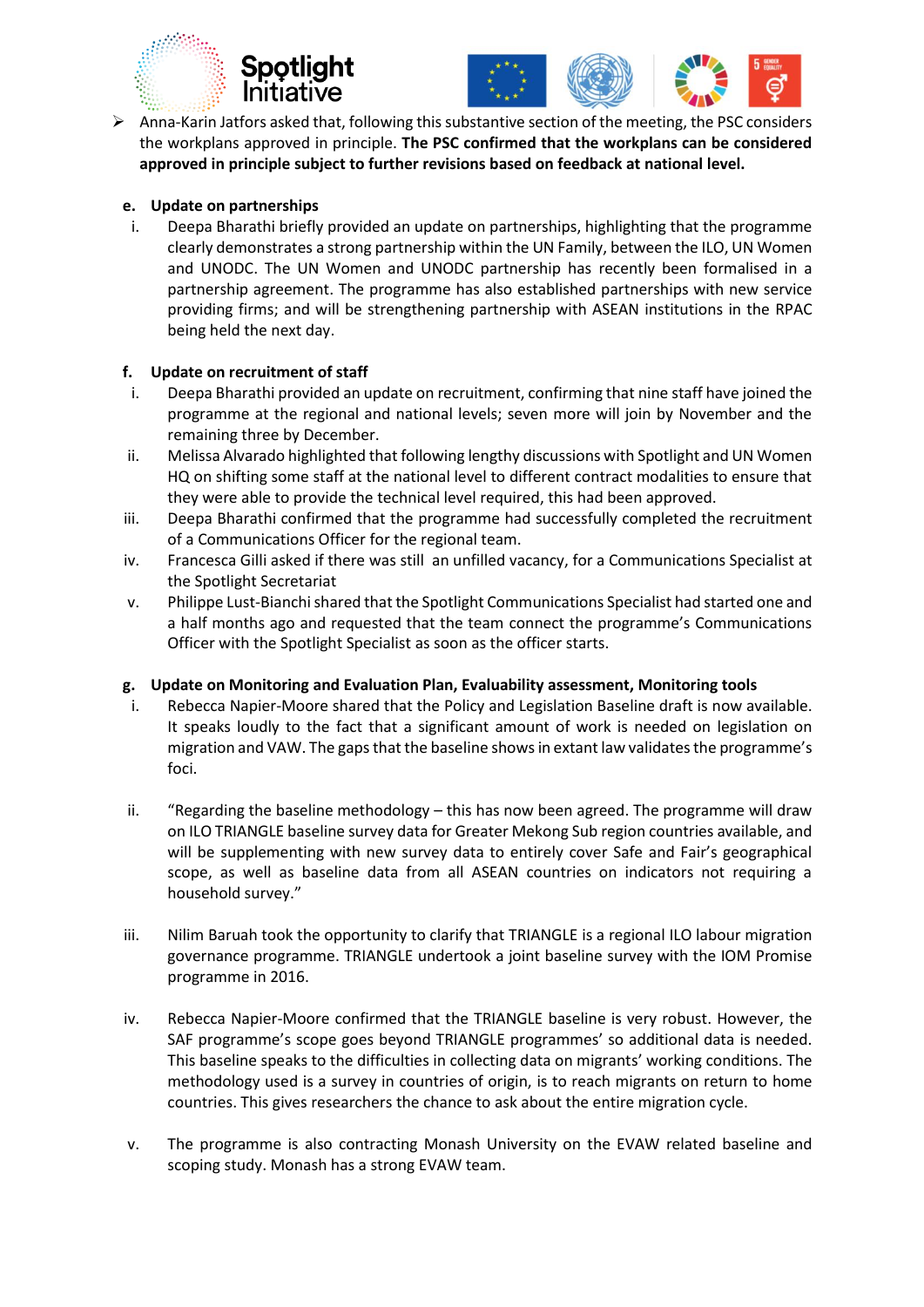



- vi. Anna-Karin Jatfors confirmed that Monash had undertaken significant studies on violence and that the areas that they have researched contributes to the evidence base and compliments the programme's work.
- vii. Rebecca Napier-Moore moved on to introduce the Evaluability Assessment (EA) which will be undertaken by two consultants working as a team and recruited respectively by ILO and UNW. A meeting had been held with the team the day before. She shared that the team leader is an economist, who is an M&E specialist with a background in ASEAN migration; and that the team member is a gender specialist with background in VAW with experience in qualitative approach. Between the two experts, they have 37 years of M&E experience and very complementary skill set. She also shared that the EA team leader had shared with ILO and UN Women that he was very impressed at the strong M&E approach being taken with this programme at the outset – apparently this level of detail at the outset is very rare.
- viii. With regards the M&E Plan, Rebecca Napier-Moore highlighted two elements of the ILO and UN Women's M&E strategies. The ILO's 2014 guidance on integrating gender equality into M&E states that M&E should have an "analytic element that tries to understand power relations" but also that it should have a normative element that tries to create change. UN Women's M&E policy also calls on M&E processes themselves to engage with stakeholders and the target group so that the M&E process is itself part of the change. As such, participatory and gender-transformative approaches will be taken in the evaluability assessment – ensuring that M&E will not be top down and that there will be efforts to ensure inclusion of diverse women migrant workers' voices. The M&E plan will also include elements of RBM and capacity development to ensure that partners are part of M&E, especially through data collection. There will be knowledge sharing through different platforms including UN Women's publicly available Global Accountability and Tracking of Evaluation (GATE) system and ILO's new knowledge sharing platform, i-eval Discovery, which provide access to UN Women and ILO's evaluations, recommendations, lessons learned and good practices.
- ix. Rebecca Napier-Moore went on to identify that the following tools make up the M&E toolkit including the: Theory of Change; Logical Framework; Risk Analysis and Contingency Plan; Sustainability Strategy; and Reporting Schedule. The programme will also develop a management information system; monitoring manual for staff at all levels; and research strategy.
- x. The following was provided as the five-year M&E Reporting Schedule:
	- a. Evaluability Assessment Report end 2018;
	- b. Joint Programme Narrative Reports Mar annually
	- c. Baseline Reports Q2 2019
	- d. Policy and Legislation End-Line Q3 2022
	- e. End-line Survey and Scoping Q3 2022
	- f. Independent Evaluation Reports
	- g. Midterm Q4 2020
	- h. Final Q3 2022
	- i. Flash Reports Monthly
	- j. Bi-weekly Updates (internal UN Women requirement)
- xi. The M&E Plan Workflow was also introduced (see below).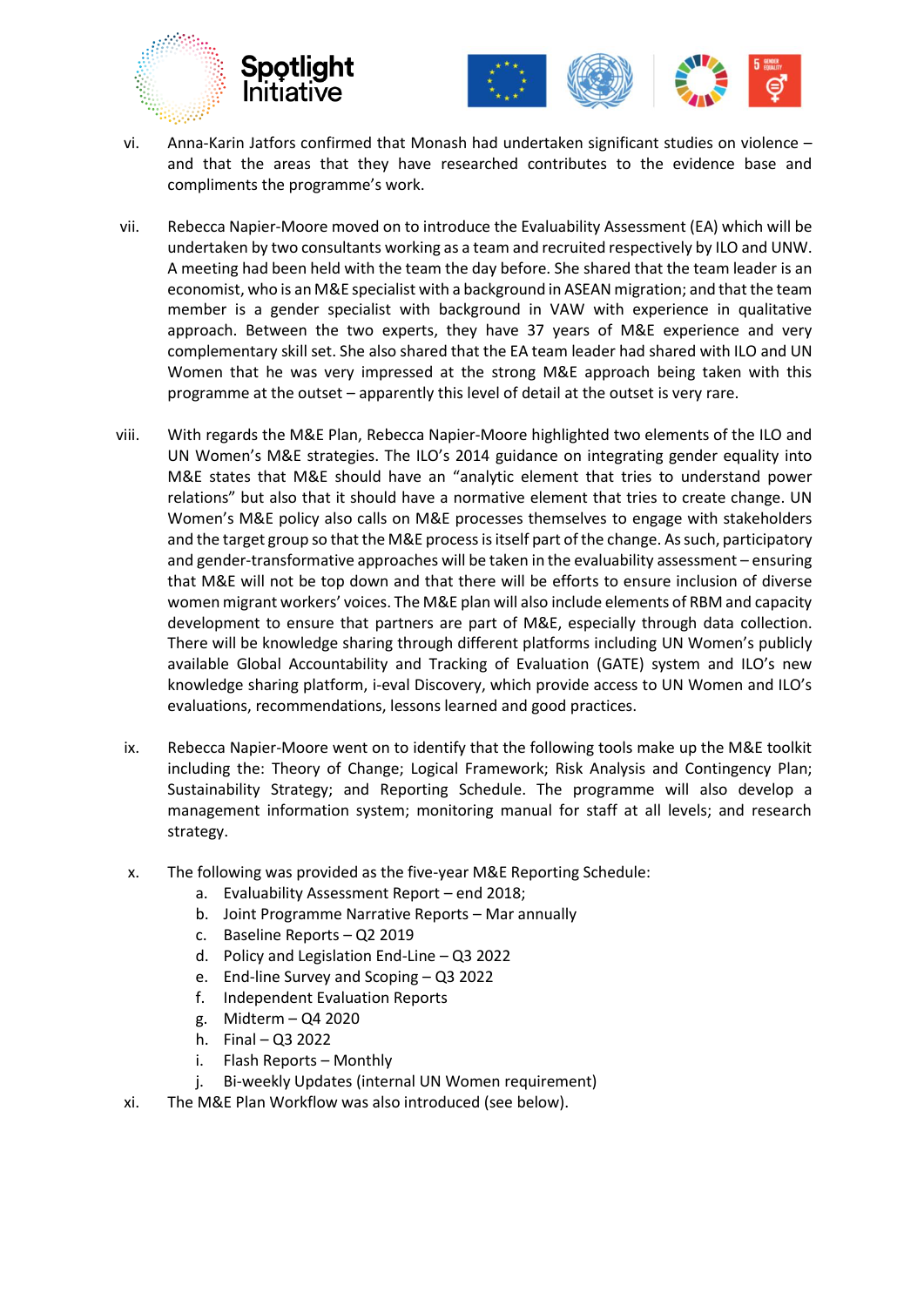

- xii. Anna-Karin Jatfors confirmed that this is a very comprehensive approach and evident that there has been a lot of work going into this.
- xiii. Francesca Gilli shared that Nordic Institute of Asian Studies have a robust research programme on gender issues in Asia and had undertaken a recent study on domestic workers from Indonesia to Malaysia. She suggested it may be good to connect with them. The EU also has an evaluation facility  $-$  it would be good to touch base with them to clarify any suggestions about the approach that is planned and mentioned she would check. There is a conference on statistics and good practice in the next few days organised by UNESCAP and EUROSTAT. The Joint Research Council of the EU is working a lot on migration data – mainly the routes through Mediterranean but may be worth checking if they have any data. Francesca concluded that it is a very comprehensive approach to M&E presented.
- $\triangleright$  Anna-Karin Jatfors asked if, given that this was the snapshot of the M&E approach, the PSC was happy to consider the M&E Plan approved. **The PSC confirmed that the M&E Plan is approved.**

#### **h. Communication and visibility**

i. Melissa Alvarado shared that the programme had developed videos and infographics that were being used when the programme is introduced to partners at the national level. The programme is also sharing videos on Essential Services, as these are relevant to ensure an effective response to VAW, including WMW. All videos and infographics are being shared widely through social media and encourage our partners to do the same. Highlights of media coverage include: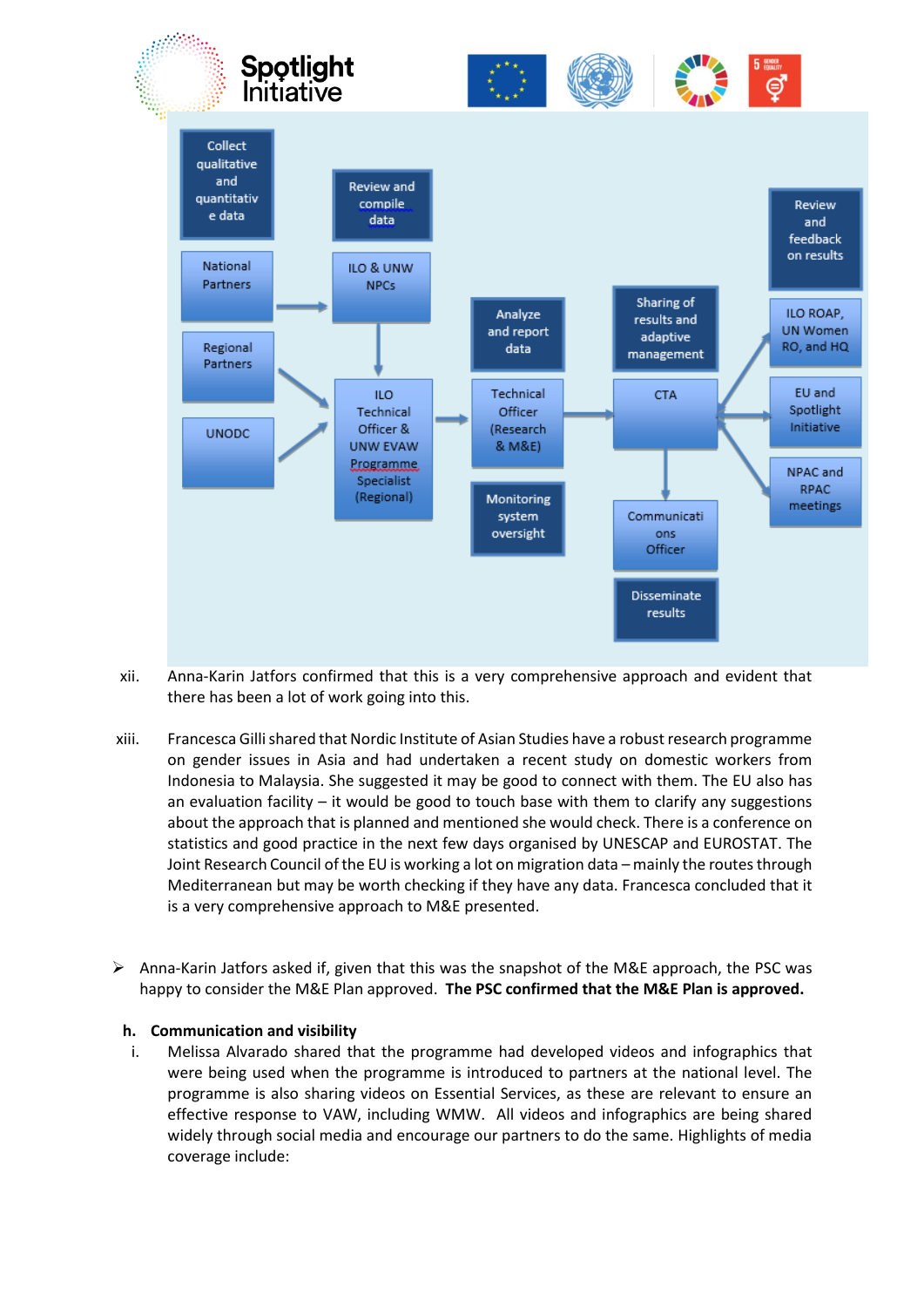



a. European External Action Services (EU News) "Safe & Fair" working conditions: EU invests €25 million to counter exploitation,

abuse, violence and trafficking of women migrant workers in Southeast Asia;

- b. The Nation Thailand: International push begins for 'Safe and Fair' treatment of women migrant workers in ASEAN;
- c. The Independent: EU, ILO, UN for ending violence against women migrant workers;
- d. Mekong Migration Network: International push begins for 'Safe and Fair' treatment of women migrant workers in ASEAN;
- e. Just Style: Efforts to end violence against migrant workers in Myanmar;
- f. The New Nation: EU, ILO, UN Women for ending violence against women migrant workers.
- ii. It is clear that this is something that is capturing attention of national media and broader. A lot of people know about this programme and it is getting a reputation as being new and innovative and interesting.
- iii. Programme activities around the European Development Days, included a Facebook Live interview between H.E. Satu Suikkari-Kleven, Finnish Ambassador to Thailand and EU Senior Gender Focal Point for Thailand, Anna-Karin Jatfors and Panudda Boonpala, which got a lot of coverage.
- iv. The programme has an Interim Communications Plan. In the absence of a Communications Officer, the team is keen to ensure that communication is effective, that the work is visible, and that there is wide-ranging access to information on programme strategies and priorities. The team are regularly taking quotes from participants and leaders to create information cards to share online to show the engagement of our partners. These also all contribute to raising awareness of VAW and migration.
- v. Francesca Gilli advised that it is true that the Heads of Delegation were invited and commonly attended dialogues. But going forward, now there is a full team, there needs to be established a process to ensure that at country level the right people are present and the EU is visible in the appropriate way (flags etc.). Francesca Gilli recommended that EU engagement and visibility be a session at the regional team meeting in November to share EU's expectations. She could arrange for a presentation from the Gender Focal Point and ask the communications team in Brussels to put in place some pointers to guide consistent engagement with the EU across the programme.
- vi. Anna-Karin Jatfors confirmed that these requests are noted and important the programme needs to have plans and processes established in advance for good engagement and visibility. UN Women has a strategic communications colleague who can support this.
- vii. Anna-Karin Jatfors advised that it would be beneficial to have more standard and attractive social media and communications packages and templates to use. This may come from the new Spotlight Communications Specialist.
- viii. Francesca Gilli again thanked all for the work on this done to date. There now needs to be a systematic approach to make sure that the communications reach a wider audience.
- $\triangleright$  With regard to the approval of the inception report (which contains all of the above issues), Francesca Gilli advised that the report could be approved, with the addition of a line saying, "an additional annex will be added to the report with the outcomes from Brunei and Singapore consultative dialogues". **The PSC confirmed that the Final Inception Report was approved as is and an additional annex will be added at a later stage.**

## **i. Any other business (ALL)**

ix. Anna-Karin Jatfors highlighted that the only AOB from the chair was regarding the date of the next meeting. This will take place in early 2019 – dates were being considered around the